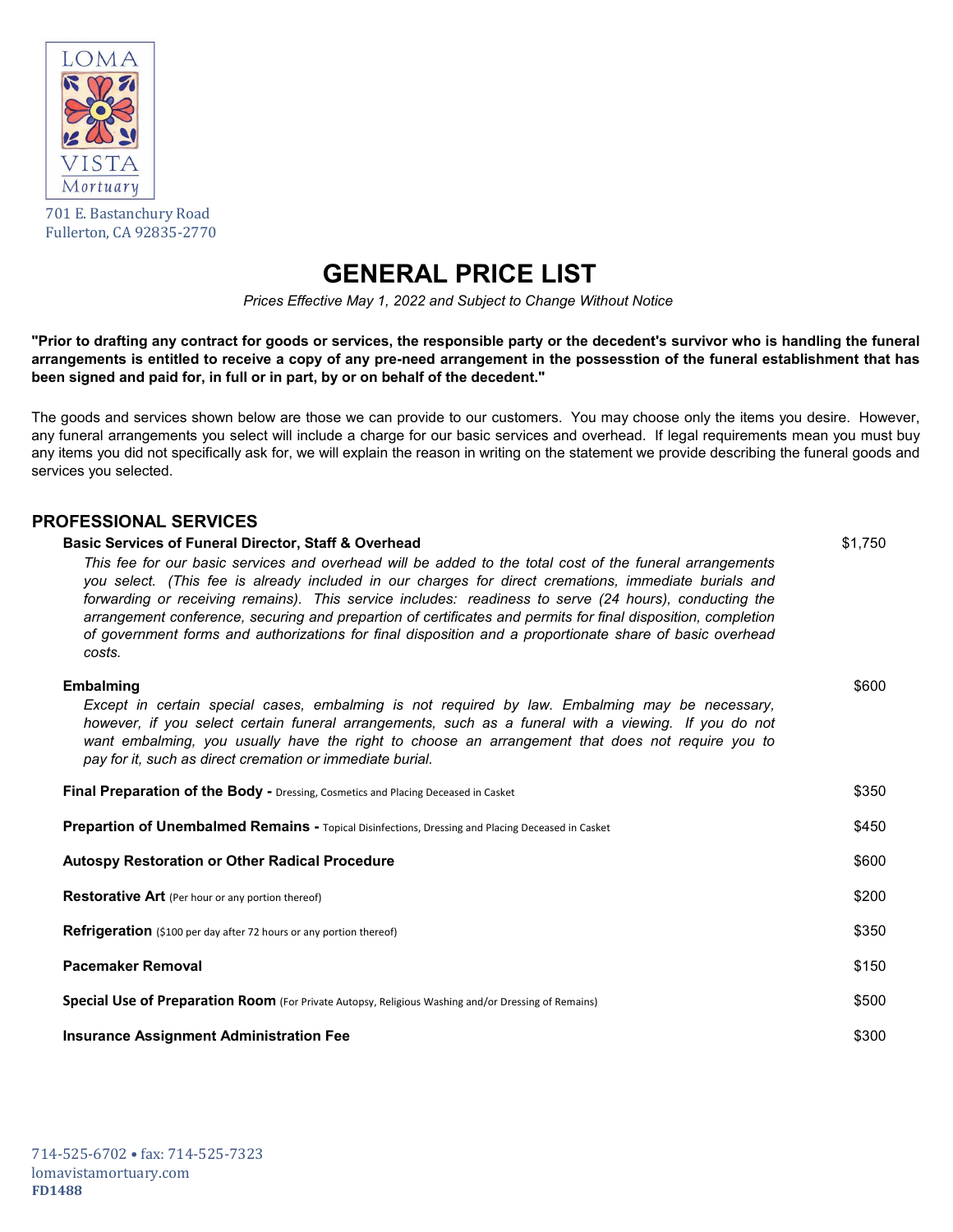| <b>TRANSPORTATION</b>                                                                                                                                                                                                                                                                                                                                                                 |                         |
|---------------------------------------------------------------------------------------------------------------------------------------------------------------------------------------------------------------------------------------------------------------------------------------------------------------------------------------------------------------------------------------|-------------------------|
| Removal and Transfer of Remains to Mortuary, Common Carrier or Final Disposition<br><b>Orange County</b><br>Los Angeles County<br>Riverside or San Bernardino County                                                                                                                                                                                                                  | \$475<br>\$575<br>\$575 |
| <b>Additional Attendant on Removal</b>                                                                                                                                                                                                                                                                                                                                                | $$50$ Each              |
| <b>Flower Van</b>                                                                                                                                                                                                                                                                                                                                                                     | \$250                   |
| <b>Funeral Coach</b> (3 hour maximum, \$125 per hour or any portion thereof)                                                                                                                                                                                                                                                                                                          | \$500                   |
| Motor Escort (Minimum of 2 must be ordered. Additional escorts are required after 10 cars)                                                                                                                                                                                                                                                                                            | \$175 Each              |
| <b>USE OF FACILITIES, EQUIPMENT AND STAFF - At Loma Vista Memorial Park</b><br>Use of Facilities and Staff for Visitation (2 hr max or any portion thereof, between 10AM-4PM, Mon-Fri)                                                                                                                                                                                                | \$450                   |
|                                                                                                                                                                                                                                                                                                                                                                                       | \$450                   |
| Use of Facilities & Staff for Addt'l Day of Visitation (2 hr max or any portion thereof, between 10AM-4PM, Mon-Fri)<br>Use of Facilities & Staff for Memorial Service                                                                                                                                                                                                                 |                         |
|                                                                                                                                                                                                                                                                                                                                                                                       | \$600                   |
| Use of Facilities, Equipment & Staff for Funeral Service                                                                                                                                                                                                                                                                                                                              | \$600                   |
| Use of Equipment and Staff for Graveside Service                                                                                                                                                                                                                                                                                                                                      | \$450                   |
| <b>Saturday Service Fee</b>                                                                                                                                                                                                                                                                                                                                                           | \$400                   |
| <b>USE OF EQUIPMENT AND STAFF - Off-Site Location</b><br>Use of Equipment and Staff for Visitation and/or Evening Service (Between 4PM-8PM, Mon-Fri)                                                                                                                                                                                                                                  | \$750                   |
| Use of Equipment and Staff for Funeral Service                                                                                                                                                                                                                                                                                                                                        | \$600                   |
| Use of Equipment and Staff for Graveside Service                                                                                                                                                                                                                                                                                                                                      | \$550                   |
| <b>Saturday Service Fee</b>                                                                                                                                                                                                                                                                                                                                                           | \$400                   |
| <b>MERCHANDISE</b> (Subject to California Sales Tax)<br>Adult Casket Price Range (A complete price list will be provided by Loma Vista Mortuary)                                                                                                                                                                                                                                      | $$1,295 - $6,995$       |
| <b>Rental Casket Price</b> (A complete price list will be provided by Loma Vista Mortuary)                                                                                                                                                                                                                                                                                            | \$995                   |
| <b>Cremation Casket Price Range</b>                                                                                                                                                                                                                                                                                                                                                   | $$1,295 - $1,995$       |
| <b>Alternative Container Price</b> (A complete price list will be provided by Loma Vista Mortuary)                                                                                                                                                                                                                                                                                    | \$130                   |
| Shipping Container Price Range (A complete price list will be provided by Loma Vista Mortuary)                                                                                                                                                                                                                                                                                        | $$285 - $375$           |
| <b>Decorative Urn Price Range</b>                                                                                                                                                                                                                                                                                                                                                     | \$95 - \$3720           |
| <b>Printed Material &amp; Family Keepsake Price Range</b>                                                                                                                                                                                                                                                                                                                             | $$5 - $195$             |
| <b>BASIC FUNERAL SERVICES</b><br><b>Forwarding Remains to Another Mortuary</b><br>Includes: Basic Services of Funeral Director and Staff, transfer of remains to mortuary (within Orange County),<br>embalming, transportation to common carrier (within Orange County) and disposition permit. Does not include<br>casket, air tray, visitation, ceremony or common carrier charges. | \$3,300                 |
| <b>Receiving Remains from Another Mortuary</b><br>Includes: Basic Services of Funeral Director and Staff, transfer of remains from mortuary (within Orange<br>County) and disposition permit. Does not include casket, visitation, ceremony or common carrier charges.                                                                                                                | \$2,225                 |